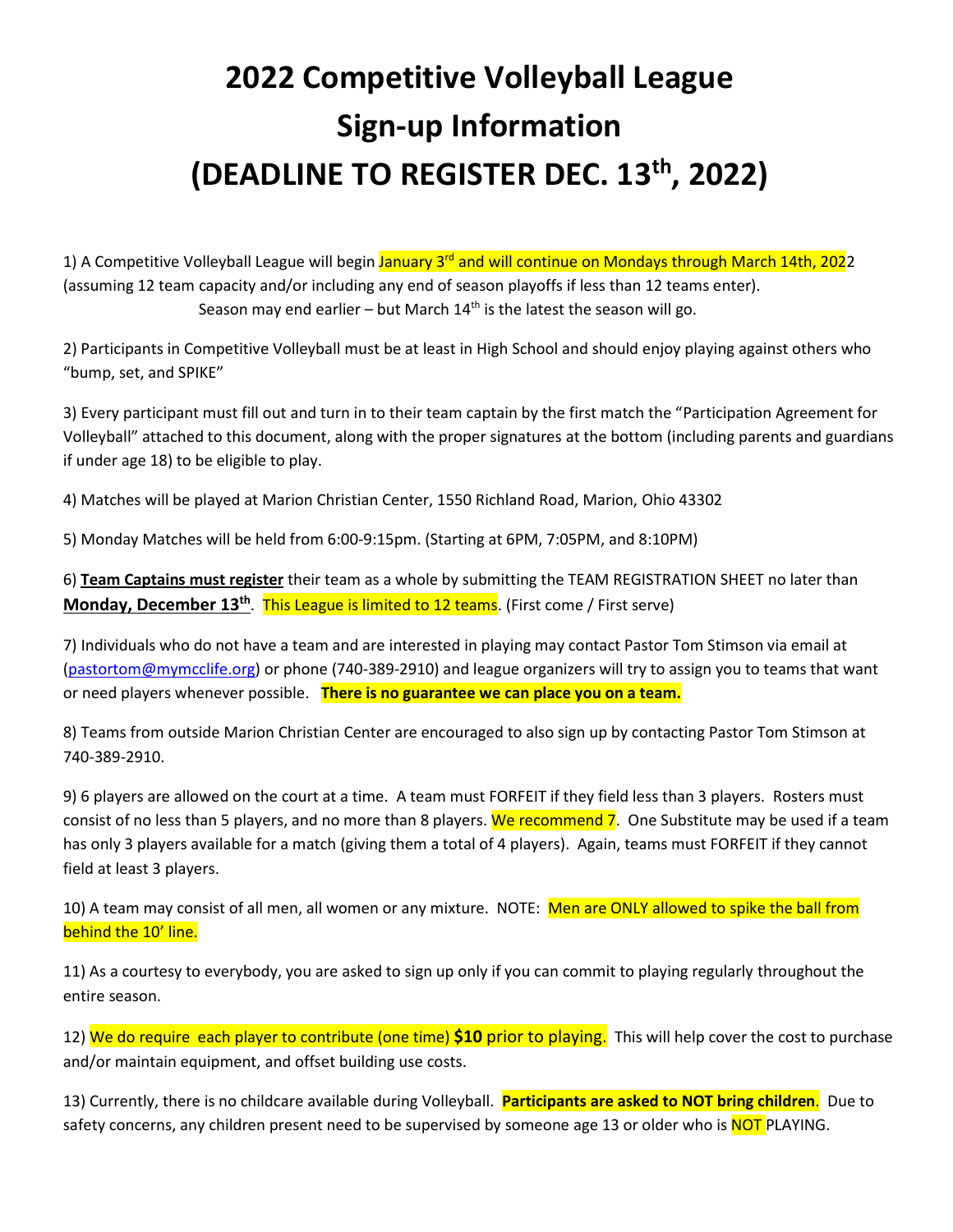## **Participation Agreement for Volleyball League**

**Monday Evenings between 6 – 9:15PM**

#### **January 3rd – March 14th, 2021**

#### **(to be completed by participant or authorized guardian and given to your team captain)**

|                                                                                   |  |  |  | Age Grade |  |  |  |  |
|-----------------------------------------------------------------------------------|--|--|--|-----------|--|--|--|--|
|                                                                                   |  |  |  |           |  |  |  |  |
|                                                                                   |  |  |  |           |  |  |  |  |
|                                                                                   |  |  |  |           |  |  |  |  |
|                                                                                   |  |  |  |           |  |  |  |  |
|                                                                                   |  |  |  |           |  |  |  |  |
|                                                                                   |  |  |  |           |  |  |  |  |
|                                                                                   |  |  |  |           |  |  |  |  |
|                                                                                   |  |  |  |           |  |  |  |  |
| Is participant covered by personal/family medical insurance? $\Box$ Yes $\Box$ No |  |  |  |           |  |  |  |  |
|                                                                                   |  |  |  |           |  |  |  |  |

Participant Agreements / Guidelines

Policy or group number: \_\_\_\_\_\_\_\_\_\_\_\_\_\_\_\_\_\_\_\_\_\_\_\_\_\_\_\_\_\_\_\_\_\_\_\_\_\_\_\_\_\_\_\_\_\_\_\_\_\_\_\_\_\_\_\_\_\_\_\_\_\_\_

- 1. This is a Christian fun league and as such, players shall behave in a manner that glorifies God and honors others. Anyone behaving to the contrary (e.g.- outbursts of anger, swearing, or violence) may be asked to leave the premises for the remainder of the match. Refusal to do so will result in their team forfeiting the match.
- 2. **This is a Competitive Volleyball League**. Players of various skill levels are welcome to play, however every participant should desire, enjoy and be comfortable playing against other teams that will "Bump, Set and SPIKE" the ball.
- 3. The stage area is reserved for players of current games and their things only. FANS and players from later/earlier matches, as well as spectators, must remain on the bleachers. Players rotating into games-inprogress should stay against the walls as well, so play can safety proceed.
- 4. There is **NO CHILDCARE** available during Volleyball. Participants are asked to NOT bring children. Due to safety concerns, any children present need to be supervised by someone age 13 or older who is **NOT playing**.
- 5. Players are required to contribute (one time) **\$10** prior to playing. This will help cover the cost to purchase and/or maintain equipment, and offset building use costs.
- 6. I acknowledge that playing Volleyball involves risks (Participant's parents or guardians also acknowledge this, if Participant is a minor), and may result in various types of injury. In consideration for the opportunity to play Volleyball, the Participant (or parent/guardian if Participant is a minor) acknowledges and accepts all the risks of injury while playing Volleyball and agrees to indemnify and hold harmless Marion Christian Center from and against any claims, injuries, expenses and losses. The Participant (or parent/guardian) accepts personal financial responsibility for any injury or other loss sustained while playing Volleyball.

| Player Signature: | Dale |
|-------------------|------|
|                   |      |